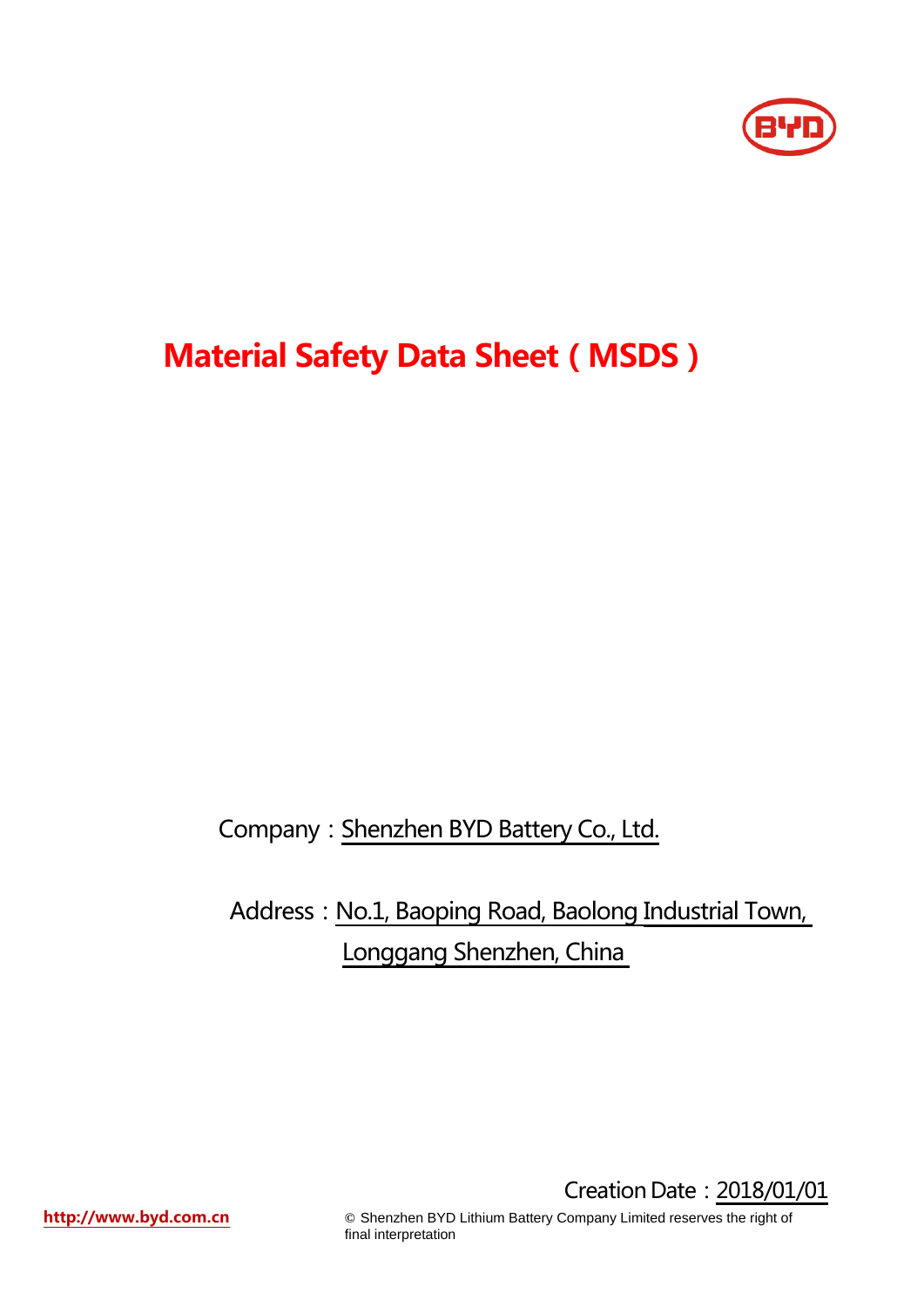## **1 Identification of the chemical and supplier**

### | **Product identifier**

| Product Name   Lithium-ion Battery (B-Plus L 3.5) |
|---------------------------------------------------|
| $Type$ B-Plus L 3.5                               |

### | **Details of the supplier of the MSDS**

| Name of the company    | Shenzhen BYD Battery Co., Ltd.                                        |
|------------------------|-----------------------------------------------------------------------|
| Address of the company | No.1, Baoping Road, Baolong Industrial Town, Longgang Shenzhen, China |
| Post code              | 518116                                                                |
| Telephone number       | $+86-755-8988888$ ext. 53246                                          |

## **2 Hazards identification**

#### | **CN lable for hazard identification**

| Hazard pictograms |                                  |
|-------------------|----------------------------------|
|                   |                                  |
|                   | Description   GB6944 $9th$ Goods |

#### | **Hazard statements**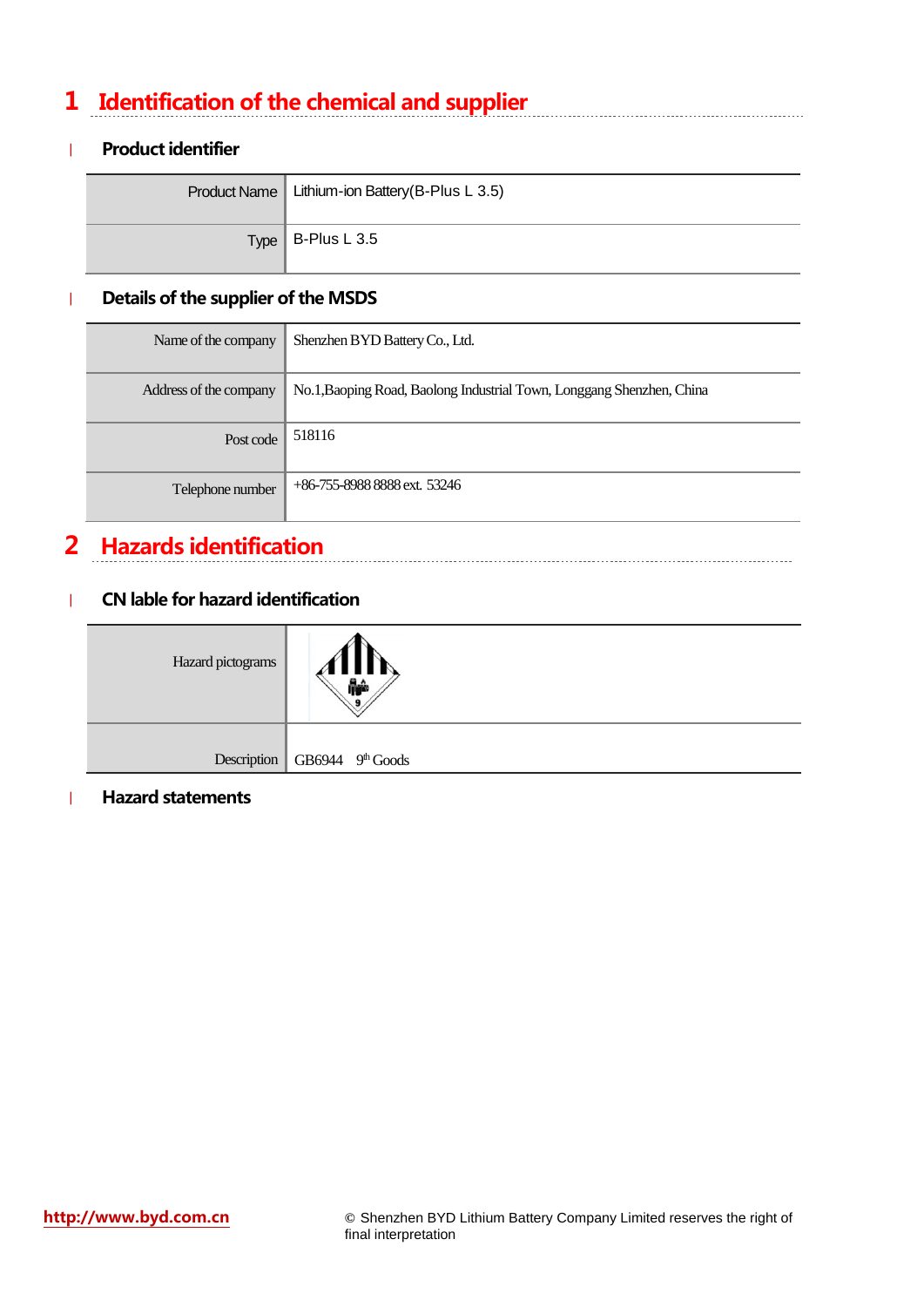| <b>Description</b> | Not classified as dangerous or hazardous with normal use. Risk of exposure<br>occurs only if the cell is mechanically, thermally or electrically abused. If this<br>occurs, it may cause electrolyte leakage. Electrolyte is flammable, in case of<br>electrolyte leakage, move the battery from fire immediately. |
|--------------------|--------------------------------------------------------------------------------------------------------------------------------------------------------------------------------------------------------------------------------------------------------------------------------------------------------------------|
| Hazard             | It may cause electrolyte leakage and vapour generated from burning batteries,<br>may make eyes, skin and throat irritate.                                                                                                                                                                                          |
| <b>Inhalation</b>  | Not classified as dangerous or hazardous with normal use. Vapors or mists from a<br>ruptured cell may cause respiratory irritation.                                                                                                                                                                                |
| Ingestion          | Not classified as dangerous or hazardous with normal use. Swallowing the<br>contents of an open cell can cause serious chemical burns of mouth and<br>esophagus.                                                                                                                                                   |
| Skin contact       | Not classified as dangerous or hazardous with normal use. Skin contact with<br>contents of an open cell can cause severe irritation or burns to the skin.                                                                                                                                                          |
| Eye contact        | Not classified as dangerous or hazardous with normal use. Eye contact with<br>contents of an open cell can cause severe irritation or burns to the eye.                                                                                                                                                            |

#### | **Response**

| <b>Inhalation</b> | Remove to fresh air immediately. Take a medical treatment.                                                                   |
|-------------------|------------------------------------------------------------------------------------------------------------------------------|
| Ingestion         | Take a medical treatment. Induce vomiting unless patient is unconscious.                                                     |
|                   | Skin contact Wash the contact areas off immediately with plenty of water and soap. Take a<br>medical treatment.              |
| Eye contact       | Flush the eyes with plenty of clean water for at least 15 minutes immediately,<br>without rubbing. Take a medical treatment. |

# **3 Composition/information on ingredients**

|                     |            | $\mathsf{C}\mathsf{A}\mathsf{S}\#$ | $\left  \%\right $ (by weight) |
|---------------------|------------|------------------------------------|--------------------------------|
|                     | Components |                                    |                                |
| LiFePO <sub>4</sub> |            | 15365-14-7                         | 18-27                          |
|                     | Carbon     | 7440-44-0                          | $7-16$                         |
| Electrolyte         | LiPF6      | 21324-40-3                         | $17 - 26$                      |
|                     | Solvent    |                                    |                                |

**[http://www.byd.com.cn](http://www.byd.com.cn/) ©** Shenzhen BYD Lithium Battery Company Limited reserves the right of final interpretation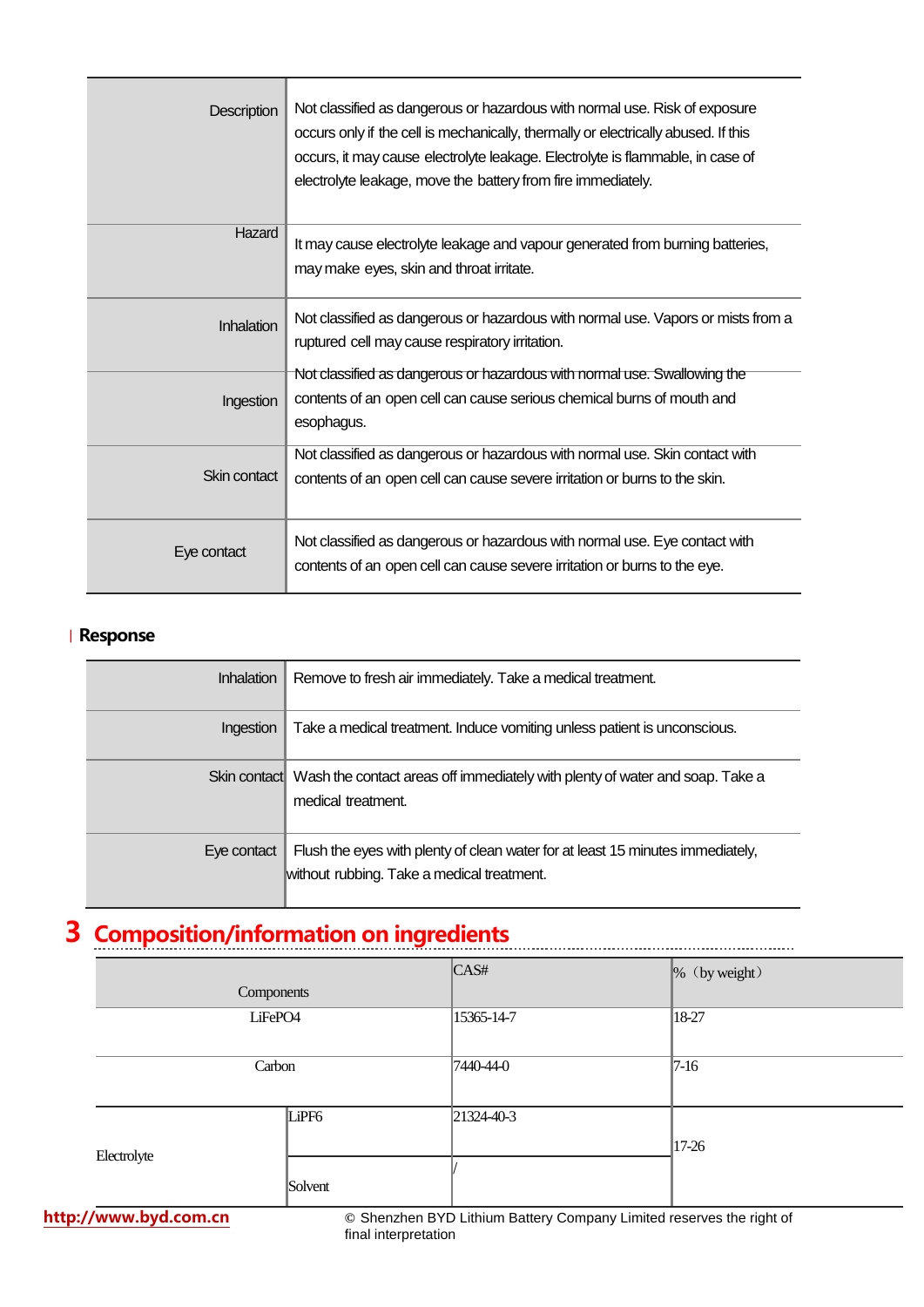| PP       | $9003-07-0$     | $ 2.0 - 3.6 $ |
|----------|-----------------|---------------|
|          |                 |               |
| Copper   | $7440 - 50 - 8$ | $ 7-14 $      |
|          |                 |               |
| Aluminum | 7429-90-5       | 16.0-26.0     |
|          |                 |               |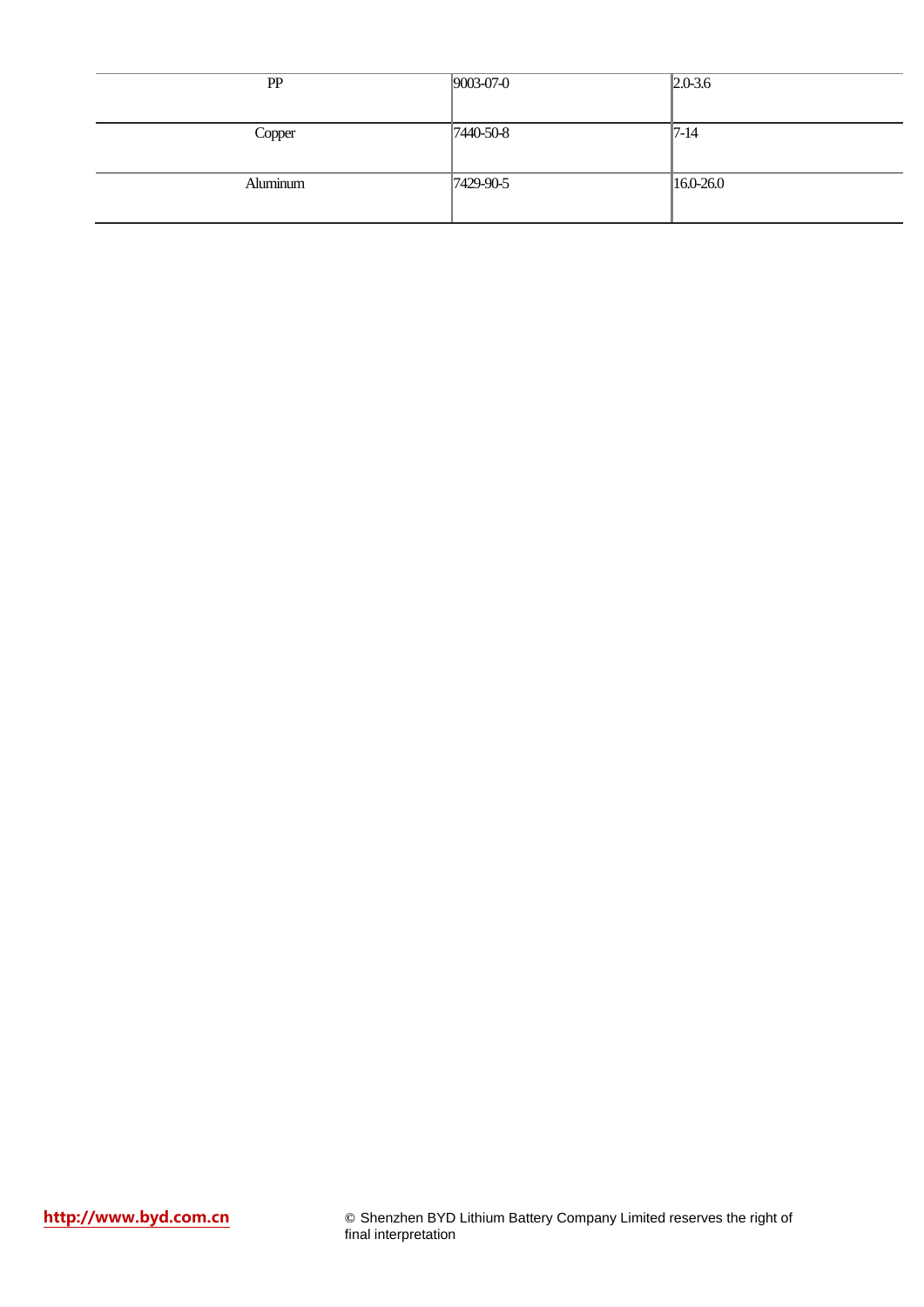## **4 First aid measures**

### | **Description of first aid measure**

|            | Skin contact Remove contaminated clothes and rinse skin with plenty of water or shower for at<br>minutes. Take a medical treatment immediately.                                                                                   |
|------------|-----------------------------------------------------------------------------------------------------------------------------------------------------------------------------------------------------------------------------------|
|            | Eye contact   Immediately flush eyes with plenty of water continuously for at least 15 minutes,<br>occasionally lifting the upper and lower eyelids. Take a medical treatment<br>limmediately.                                    |
| Inhalation | Cover the victim in a blanket, move to the place of fresh air and keep quiet. Take a<br>medical treatment immediately. When dyspnea (breathing difficulty) or asphyxia<br>(breath-bald), give artificial respiration immediately. |
| Ingestion  | Give at least 2 glasses of milk or water. Induce vomiting unless patient is<br>unconscious. Take a medical treatment immediately.                                                                                                 |

#### | **Advice for protecting the rescuer**

|                | Move away from the fire and heat.   |
|----------------|-------------------------------------|
| $\overline{2}$ | Avoid contact with skin and eyes.   |
| 3              | Avoid inhalation of vapour or mist. |
| 4              | Use personal protective equipment.  |

### **5 Firefighting measures**

### | **Extinguishing media**

| Small fire   Dry power, sand, carbon dioxide (CO2), water spray |
|-----------------------------------------------------------------|
| Large fire $\vert$ Water spray                                  |

### | **Fire precautions and protective measures**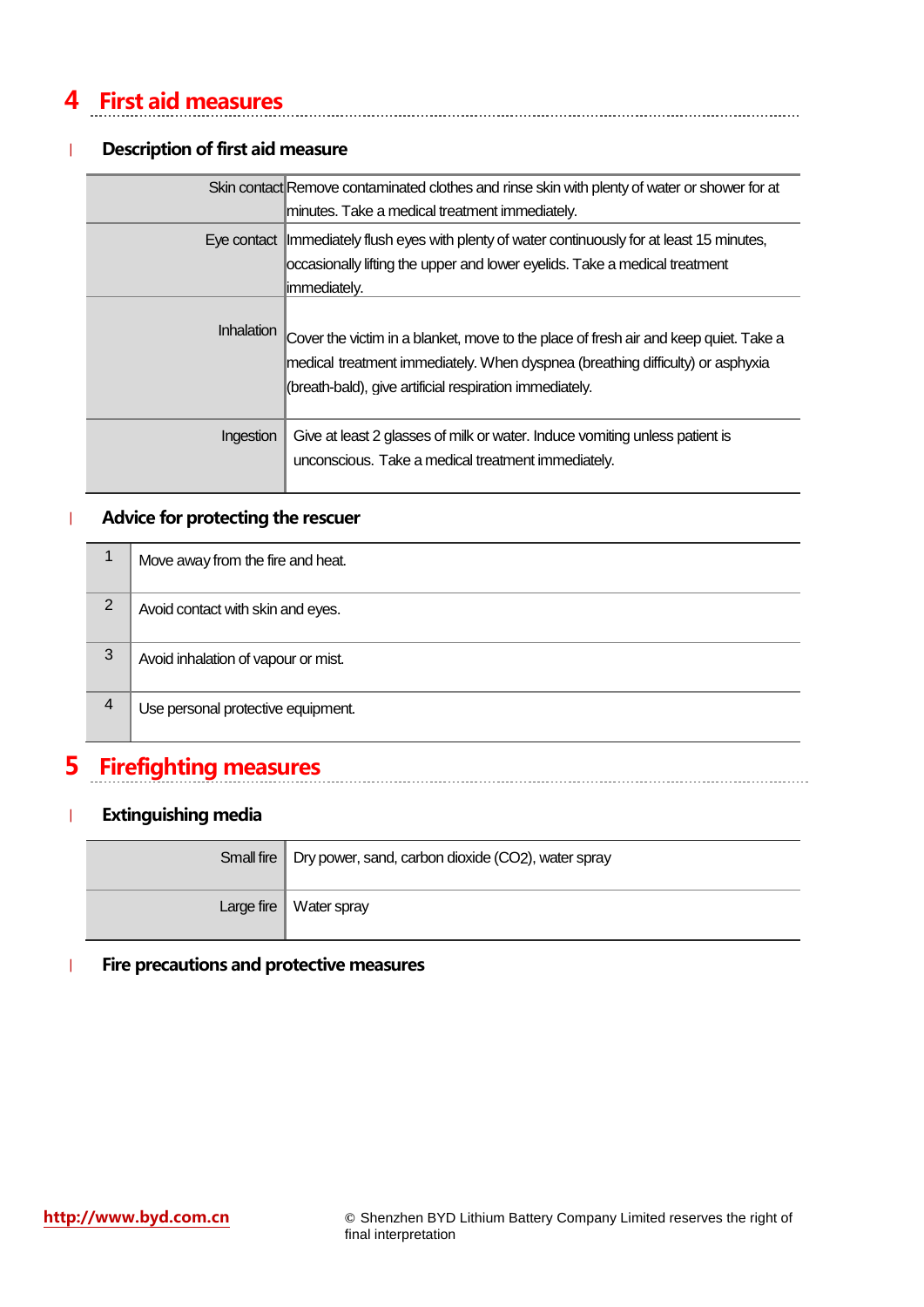| 1              | Flammable<br>properties | Lithium ion batteries contain flammable liquid electrolyte that may vent, ignite and<br>produce sparks when subjected to high temperature $($ >150 $^{\circ}$ C $)$ , when<br>damaged or abused (e.g., mechanical damage or electrical overcharge).<br>Burning cells can ignite other batteries in close proximity. |
|----------------|-------------------------|---------------------------------------------------------------------------------------------------------------------------------------------------------------------------------------------------------------------------------------------------------------------------------------------------------------------|
| 2              | Explosion data          | Extreme mechanical abuse will result in rupture of the batteries. Throw into the                                                                                                                                                                                                                                    |
|                |                         | fire will result in burning.                                                                                                                                                                                                                                                                                        |
| 3              | Special protective      | In the event of a fire, wear full protective clothing and self-contained breathing                                                                                                                                                                                                                                  |
|                | equipment for           | apparatus with full face piece operated in the pressure demand or other positive                                                                                                                                                                                                                                    |
|                | firefighters            | pressure mode.                                                                                                                                                                                                                                                                                                      |
| $\overline{4}$ |                         | Health: 0                                                                                                                                                                                                                                                                                                           |
|                | <b>NFPA</b>             | Flammability: 1                                                                                                                                                                                                                                                                                                     |
|                |                         | Instability: 0                                                                                                                                                                                                                                                                                                      |

### **6 Accidental release measures**

### | **Personal precautions**

| Remove personnel from area until dissipate.                          |
|----------------------------------------------------------------------|
| Use personal protective equipment. Avoid contact with skin and eyes. |

### | **Environmental precautions**

|   | Prevent further leakage or spillage if safe to do so.     |
|---|-----------------------------------------------------------|
|   | Do not allow material to contaminate ground water system. |
| 3 | Do not throw out into the environment.                    |

### | **Methods and materials for containment and cleaning up**

|   | Absorb spilled material with an inert absorbent (dry sand or earth).                    |
|---|-----------------------------------------------------------------------------------------|
|   | The leaked solid is moved to a container. The leaked place is fully flushed with water. |
| 3 | Collect all contaminated wash water and absorbent for proper disposal.                  |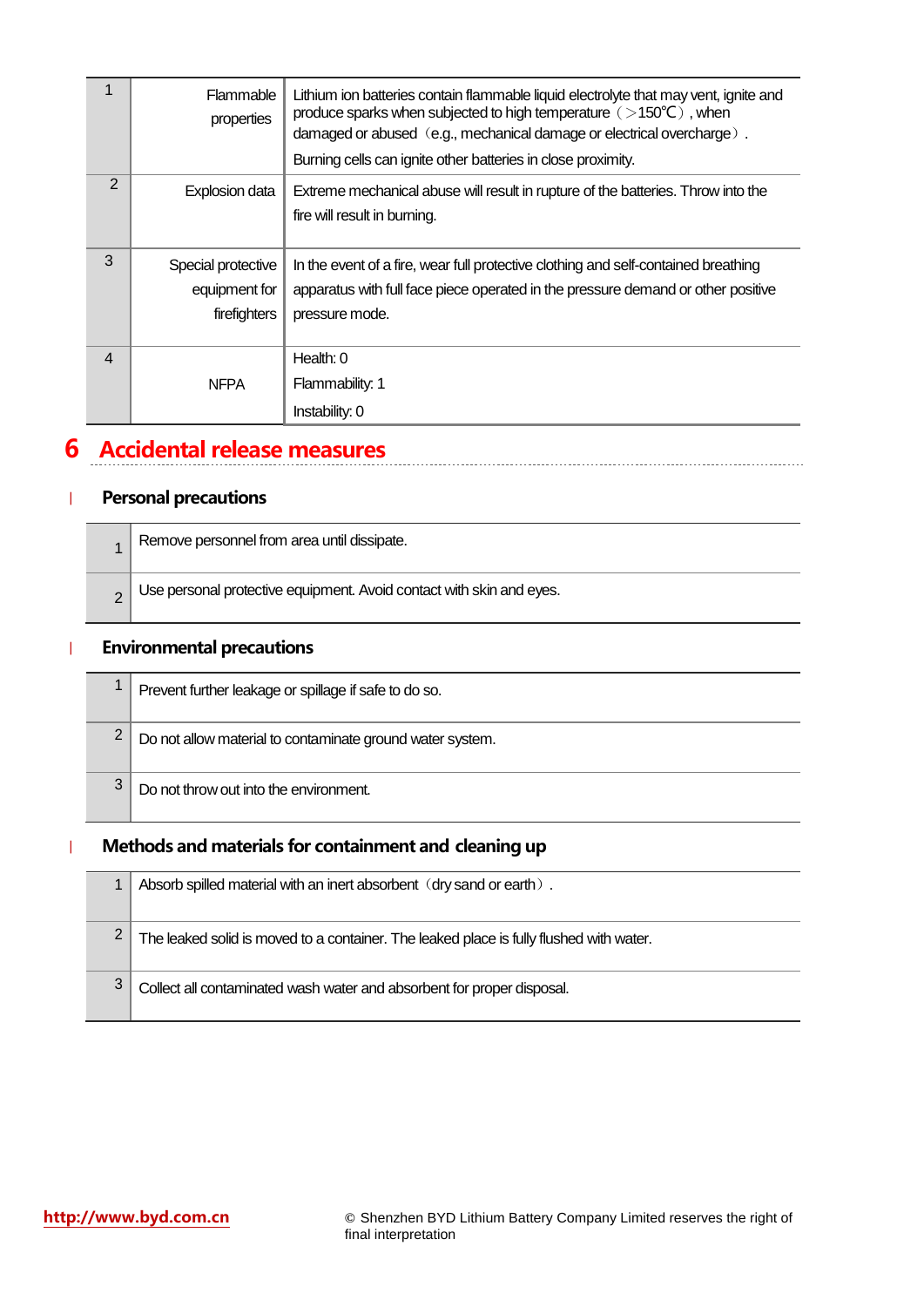## **7 Handling and storage**

### | **Precautions for handling**

| 1              | Technical measures: Prevention of user exposure; not necessary under normal use.                                                                                                                                               |
|----------------|--------------------------------------------------------------------------------------------------------------------------------------------------------------------------------------------------------------------------------|
| $\overline{2}$ | Prevention of fire and explosion: Not necessary under normal use.                                                                                                                                                              |
| 3              | Precaution for safe handling: Do not damage or remove the external shell.                                                                                                                                                      |
| $\overline{4}$ | Never throw out battery in a fire or expose to high temperatures (above 60°C).                                                                                                                                                 |
| 5              | Do not soak battery in water and seawater.                                                                                                                                                                                     |
| 6              | Do not expose to strong oxidizers.                                                                                                                                                                                             |
| 7              | Do not give a strong mechanical shock or throw down. Never disassemble, modify or deform.                                                                                                                                      |
| 8              | Do not connect the positive terminal to the negative terminal with electrically conductive material. In the<br>case of charging, use only dedicated charge or charge according to the conditions specified by the<br>supplier. |

### | **Precautions for storage**

|   | Avoid direct sunlight, high temperature, and high humidity.                                      |
|---|--------------------------------------------------------------------------------------------------|
| 2 | Store in cool place (temperature:- $20 \sim 45^{\circ}$ C, humidity: $45 \sim 85\%$ ).           |
| 3 | Incompatible products: Conductive materials, water, seawater, strong oxidizers and strong acids. |
| 4 | Insulated packing material and tear-proof, waterproof materials are recommended.                 |

### **8 Exposure controls/personal protection**

### | **Engineering controls**

|   | Use local exhaust ventilation or other engineering controls to control sources of dust, mist, fume and<br>vapour. |
|---|-------------------------------------------------------------------------------------------------------------------|
| 2 | Ensure that eyewash stations and safety showers are close to the workstation location.                            |
|   | Airborne exposures to hazardous substances are not expected when product is used for its intended<br>purpose.     |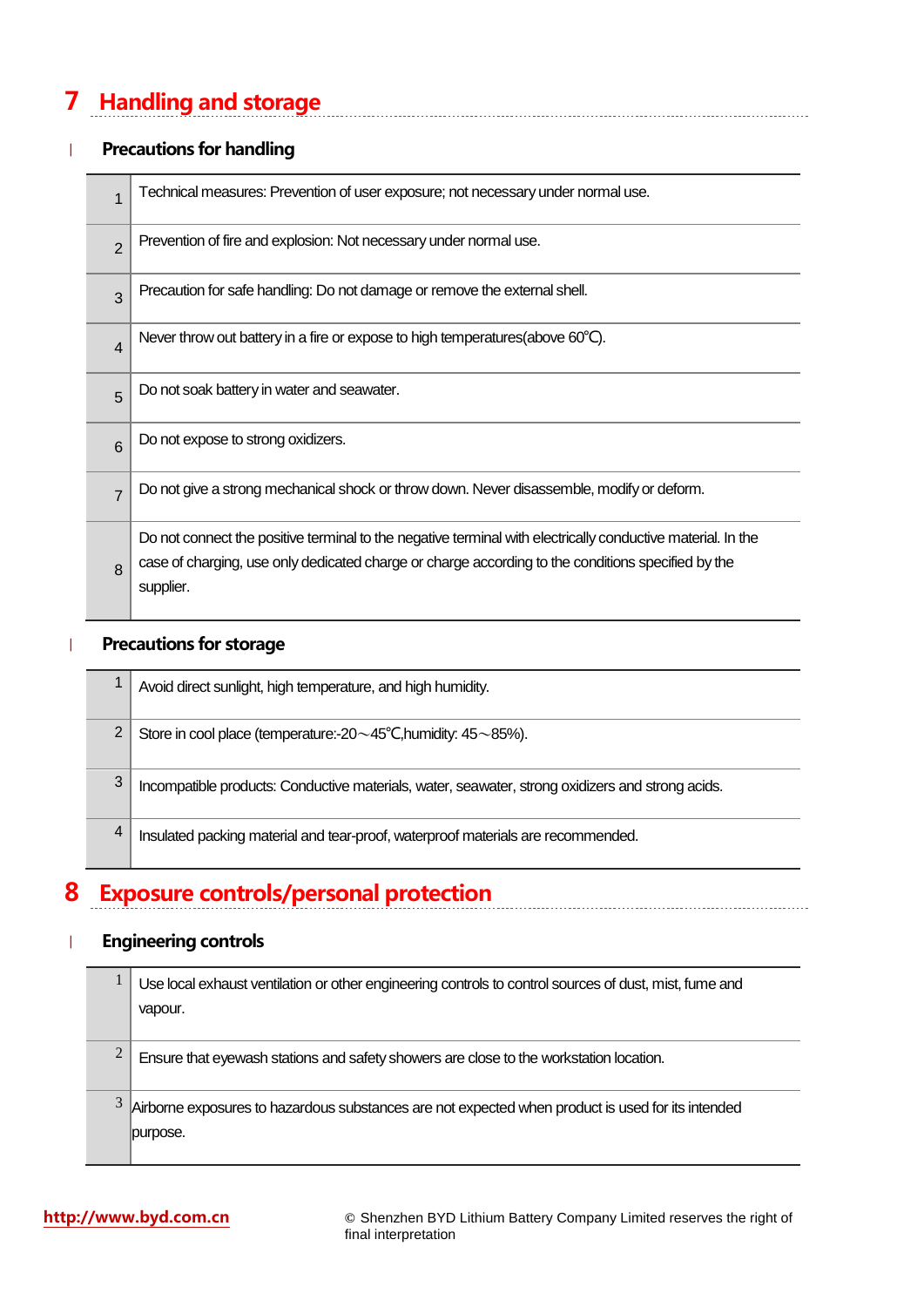### | **Personal protection**

| Respiratory protection   | Not necessary under normal conditions. Wear safety respirator if handling an<br>open or leaking cell.                |
|--------------------------|----------------------------------------------------------------------------------------------------------------------|
| Eye protection           | Not necessary under normal conditions. Wear safety glasses if handling an open<br>or leaking cell.                   |
| Skin and body protection | Not necessary under normal conditions. Wear neoprene or nature rubber gloves<br>if handling an open or leaking cell. |
| Hygiene Measures         | Do not eat, drink or smoke in work areas.                                                                            |

# **9 Physical and chemical properties**

| Appearance and odor                          | N/A                |
|----------------------------------------------|--------------------|
| PH                                           | N/A                |
| Flash point (°C)                             | N/A                |
| Melting point (°C)                           | N/A                |
| Boiling point (°C)                           | N/A                |
| Density (water=1)                            | N/A                |
| Relative Vapour density<br>$(air=1)$         | N/A                |
| Vapour pressure (KPa)                        | N/A                |
| Heat of combustion<br>(KJ/mol)               | N/A                |
| Auto-ignition temperature<br>$(^{\circ}\!C)$ | N/A                |
| Solubility                                   | Insoluble in water |
| Lower explosive limits %<br>(VN)             | N/A                |
| Upper explosive limits %<br>(WN)             | N/A                |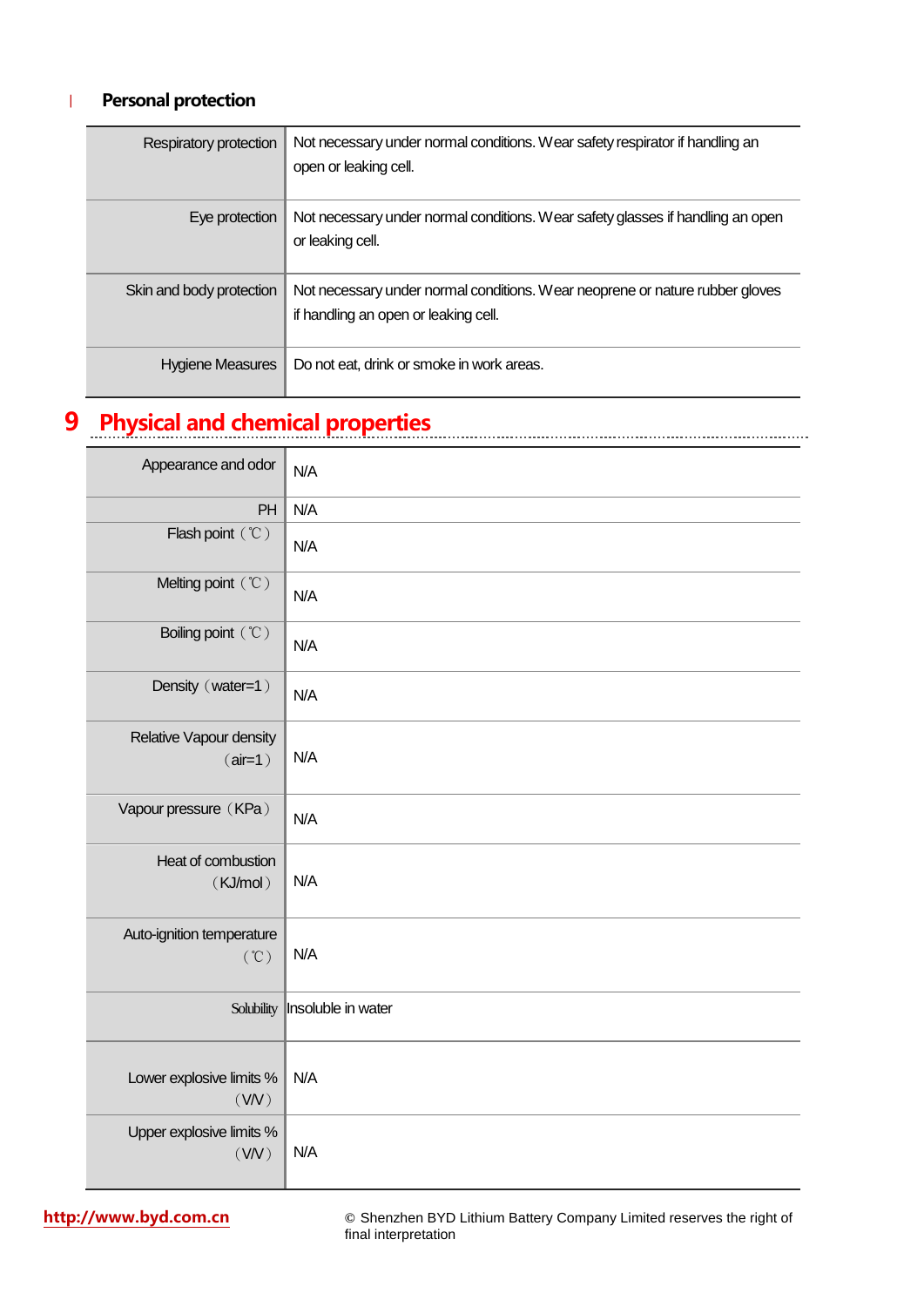## **10 Stability and reactivity**

| <b>Stability</b>                    | Stable under proper operation and storage conditions.                                                                                                                              |
|-------------------------------------|------------------------------------------------------------------------------------------------------------------------------------------------------------------------------------|
| Conditions to avoid                 | Avoid exposing the cell to fire or high temperatures environment. Do not<br>disassemble, crush, short or install with incorrect polarity. Avoid mechanical or<br>electrical abuse. |
| Incompatible materials              | Do not immerse in seawater or other high conductivity liquids.                                                                                                                     |
| Hazardous<br>decomposition products | When a battery is heated strongly by the surrounding fire, acrid or harmful fume<br>may be emitted.                                                                                |

## **11 Toxicological information**

|   | None unless internal materials are exposed.                                                                                                                                                                       |
|---|-------------------------------------------------------------------------------------------------------------------------------------------------------------------------------------------------------------------|
| 2 | Toxic information is available on the ingredients noted in section 3, but generally not available to intact<br>batteries as used by customers.                                                                    |
| 3 | In case of internal gas released or electrolyte spilled, electrolyte and organic solvents has small toxicity and<br>may cause irritation of skin or eyes. Released gas may also cause irritation of skin of eyes. |

## **12 Ecological information**

| Ecological toxicity    | No data available.                                                                                                                                                                                                                                        |
|------------------------|-----------------------------------------------------------------------------------------------------------------------------------------------------------------------------------------------------------------------------------------------------------|
| Environmental          | Solid cells released into the natural environment will slowly degrade and may<br>release harmful or toxic substances. Cell are not intended to be released into<br>water or on land but should be disposed or recycled according to local<br>regulations. |
| <b>Bioaccumulation</b> | No information.                                                                                                                                                                                                                                           |

### **13 Disposal considerations**

| Disposal measures        | Dispose of in accordance with local, state and federal laws and regulations. |
|--------------------------|------------------------------------------------------------------------------|
| Disposal recommendations | Dispose of in accordance with local, state and federal laws and regulations. |

## **14 Transport information**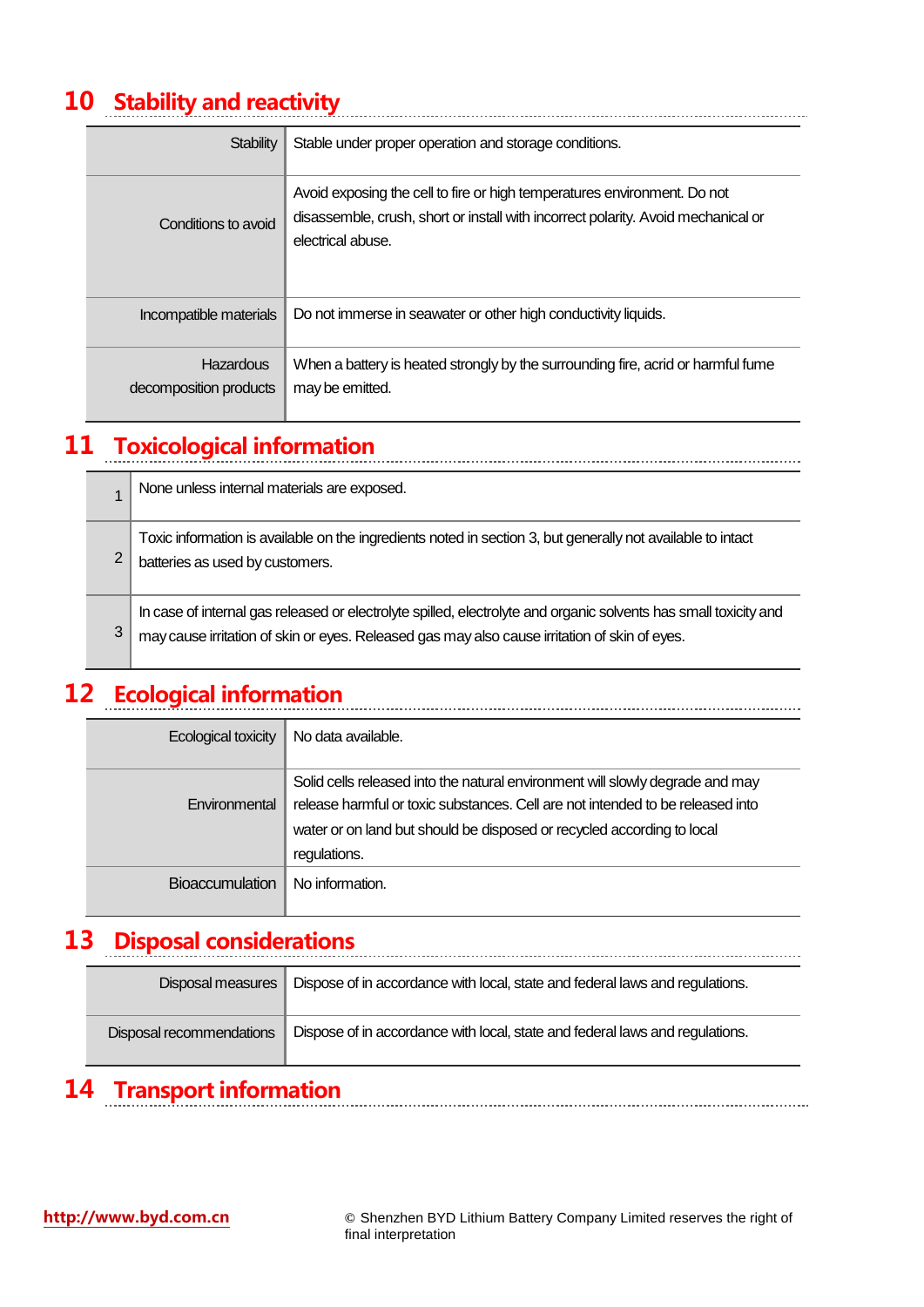| <b>UN</b> number                    | <b>UN3480</b>                                                                                                                                                                                                                                                                                    |
|-------------------------------------|--------------------------------------------------------------------------------------------------------------------------------------------------------------------------------------------------------------------------------------------------------------------------------------------------|
| UN shipping name                    | Lithium-ion Battery (B-Plus L 3.5)                                                                                                                                                                                                                                                               |
| Packing group                       | $\begin{array}{c} \hline \end{array}$                                                                                                                                                                                                                                                            |
| Marine pollutant                    | <b>No</b>                                                                                                                                                                                                                                                                                        |
| Land transport (ADR/RID)            | Class 9                                                                                                                                                                                                                                                                                          |
| Sea transport (IMDG)                | Class 9                                                                                                                                                                                                                                                                                          |
| Air transport<br>(ICAO-TI/IATA DGR) | Class 9                                                                                                                                                                                                                                                                                          |
| National regulations                | This battery type is classified as dangerous goods for transport, because the<br>watt-hour rating of the battery exceeds 100 Wh. We also declare that this battery<br>type meets the requirements of each applicable test in the UN Manual of Tests<br>and Criteria, Part III, sub-section 38.3. |

## **15 Regulatory information**

### | **Major applicable regulations for the transportation of lithium-ion cells and batteries**

| 1              | Recommendations on The Transport of Dangerous Goods (TDG)                                                                         |
|----------------|-----------------------------------------------------------------------------------------------------------------------------------|
| $\overline{2}$ | International Maritime Organization (IMO) International Maritime Dangerous Goods Code                                             |
| 3              | The International Civil Aviation Organization Technical Instructions on the Safe Transport of Dangerous<br>Goods by Air (ICAO-TI) |
| 4              | International Air Transport Association Dangerous Goods Regulations (IATA-DGR)                                                    |
| 5              | Provision of the Civil Aviation Administration of China on the Administration of Transport of Dangerous<br>Goods by Air           |
| 6              | Recommendations on The Transport of Dangerous Goods, the UN Manual of Tests and Criteria, Part III,<br>sub-section 38.3           |
| 7              | Safety Code for Inspection of Packaging of Dangerous Goods Transported by Air<br>(GB19433-2009)                                   |